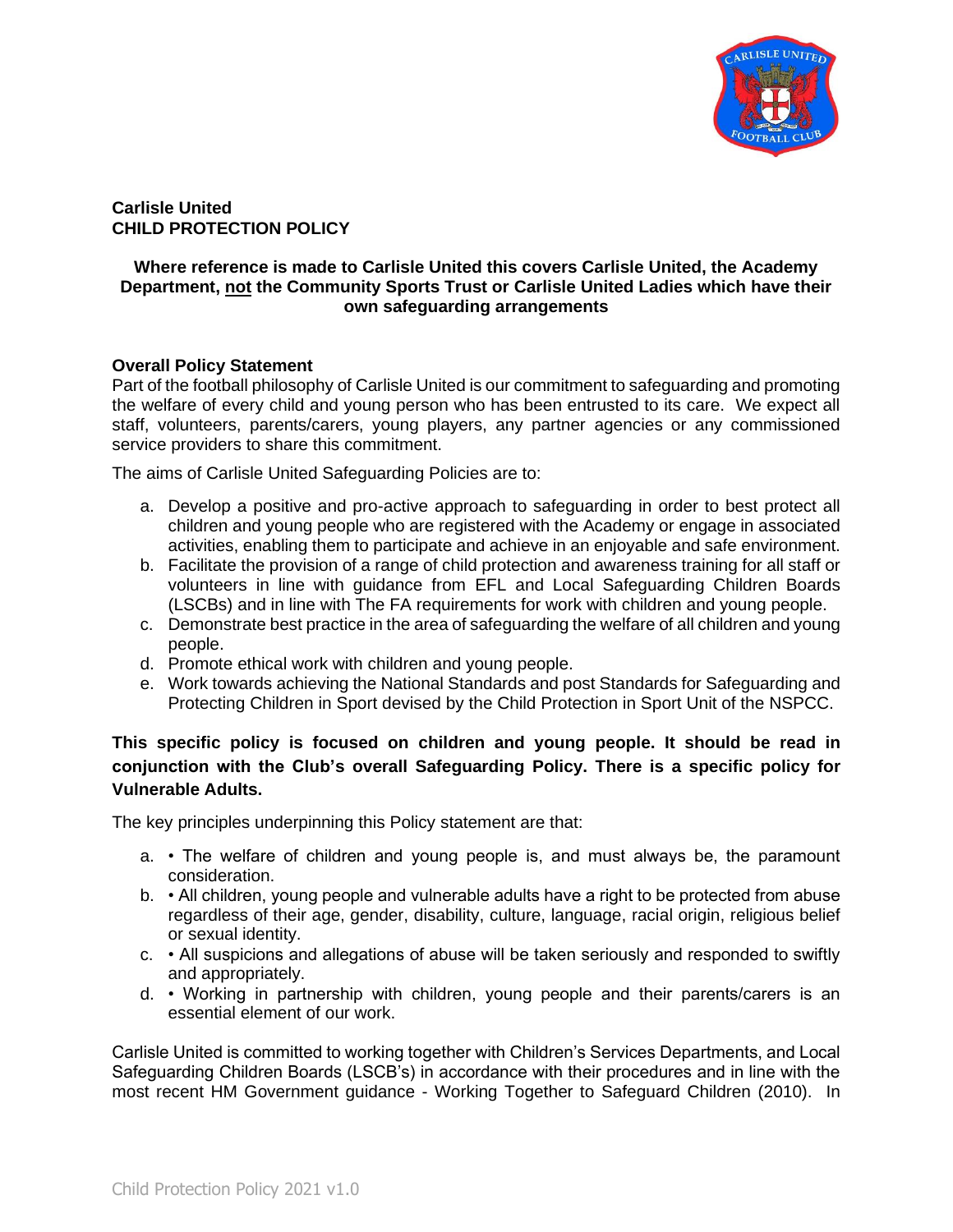

addition, Carlisle United is committed to working together with agencies within football to create a safer environment in which all can enjoy the game.

Carlisle United acknowledges its responsibility to safeguard the welfare of every child and young person who has been entrusted to its care and is committed to working to provide a safe environment for all of its members.

The key principles of The FA Child Protection Policy are that:

- The child's welfare is, and must always be, the paramount consideration.
- All children and young people have a right to be protected from abuse regardless of their age, gender, disability, culture, language, racial origin, religious beliefs or sexual orientation.
- All suspicions and allegations of abuse will be taken seriously and responded to swiftly and appropriately.
- Working in partnership with other organisations, children and young people and their parents/carers is essential.

We acknowledge that every child or young person who plays or participates in football should be able to take part in an enjoyable and safe environment and be protected from poor practice and abuse. Carlisle United recognises that this is the responsibility of every adult involved in our club.

Carlisle United has a role to play in safeguarding the welfare of all children and young people by protecting them from physical, sexual or emotional harm and from neglect or bullying. It is noted and accepted that The Football Association Regulations applies to everyone in football whether in a paid or voluntary capacity. This means whether you are a volunteer, match official, helper or club tours, coach, club official, or medical staff.

#### **A child is defined as:**

A child or young person is anyone under the age of 18 engaged in any club activity.

#### **Abuse shall be defined as:**

Abuse is a violation of an individual's human and civil rights by any other person or persons. Abuse may consist of single or repeated acts. It may be physical, verbal or psychological, or maybe an act of neglect or omission to act, or it may occur when a child or young person is persuaded to enter into a financial or sexual transaction to which he or she has not consented, or cannot consent. Abuse can occur in any relationship and may result in significant harm to, or exploitation of, the person subjected to it.

Within this context abuse can take the form of:

- *physical abuse* including hitting, pushing, kicking, misuse of restraint or inappropriate sanctions
- *sexual abuse* including sexual assault or acts to which the child did not, or could not, consent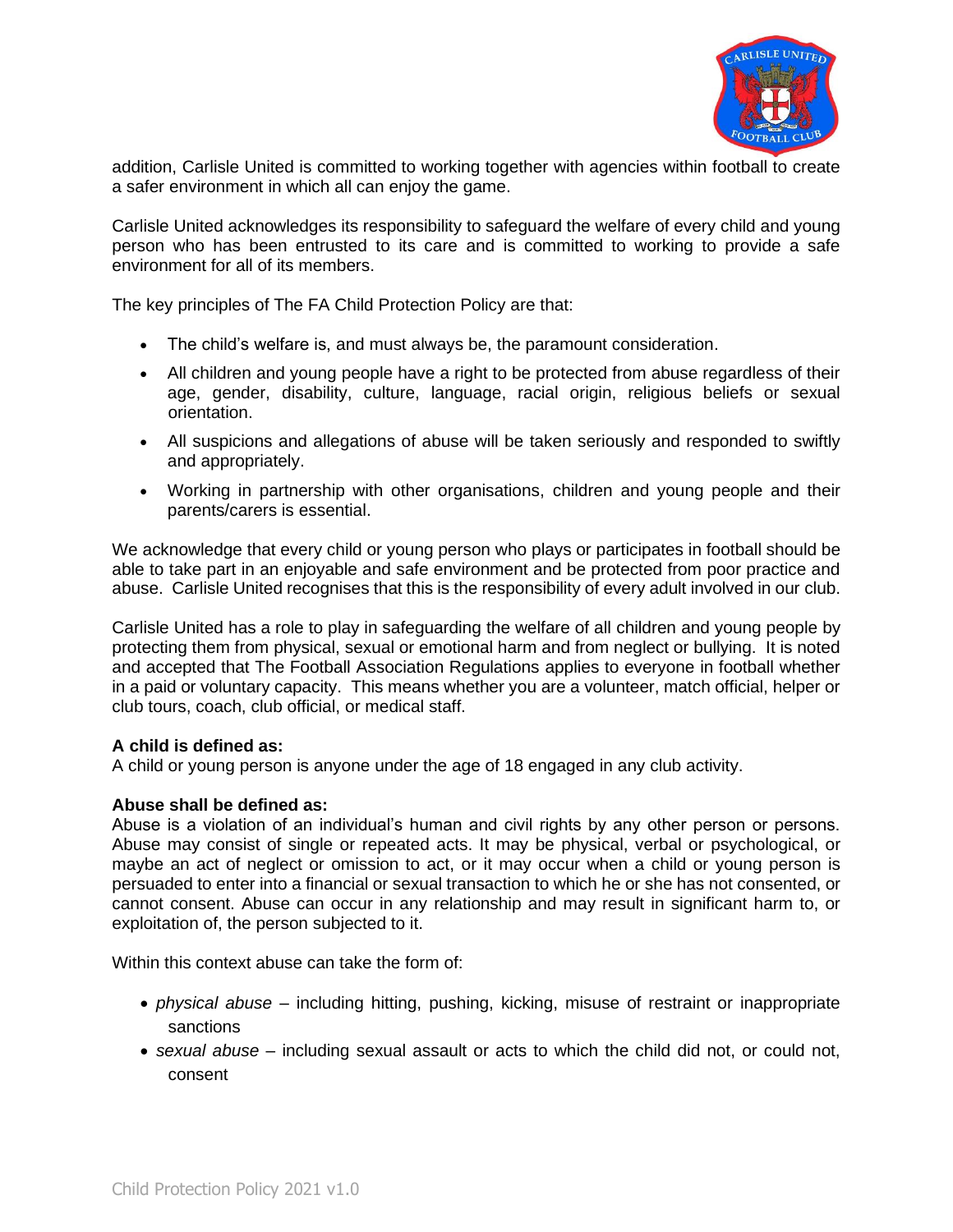

- *psychological abuse* including emotional abuse, threats, deprivation of contact, humiliation, intimidation, coercion, verbal abuse, isolation or withdrawal from services
- *financial or material abuse* including exploitation and pressure in connection to wills, property, inheritance or financial transactions
- *neglect or acts of omission* including ignoring medical or physical care needs, withholding of medication or adequate nutrition and failure to provide access to appropriate health, social care or educational services
- *discriminatory abuse* including racist, sexist and other forms of harassment.

# **Harm shall be defined as:**

Ill treatment and forms of ill treatment (including sexual abuse and forms of ill treatment which are not physical) and also the impairment of, or an avoidable deterioration in physical or mental health and the impairment of physical, intellectual, emotional, social or behavioural development. 'Harm' may be caused by acts of commission and acts of omission.

The responsibility taken by this Policy is to:

- Safeguard the welfare of children in football by protecting them from any significant physical, sexual and emotional harm and from neglect, bullying and financial harm within the game. This may include training and codes of practice amongst other strategies for reducing risk.
- Safeguard the welfare of children in football by making use of such vetting as is available to Carlisle United when seeking to establish suitability for a new or pre-existing role with children in football.
- Report to the appropriate authorities any concerns about abuse or harm to Children whether this occurs within the game or elsewhere and whether this be a criminal offence or other concern. The appropriate authorities may be internal or external to the game. This will include identifying reporting frameworks and developing guidelines for reporting.
- Ensure appropriate investigations and responses to concerns about abuse or harm within the game including football sanctions as appropriate. This will include work in partnership with the Police and other statutory agencies charged with investigating and responding and with the child who is believed to be at risk or believed to have been harmed.
- Following such investigations, act to put appropriate safeguards in place to safeguard the child in the future and to reduce the risk of harm to other children in the game.
- Report when appropriate to the Independent Safeguarding Authority anybody in the game who is believed by Carlisle United to be at risk of harm to children.
- Seek to develop internal skills and knowledge based on research, Government guidance and learning from experience.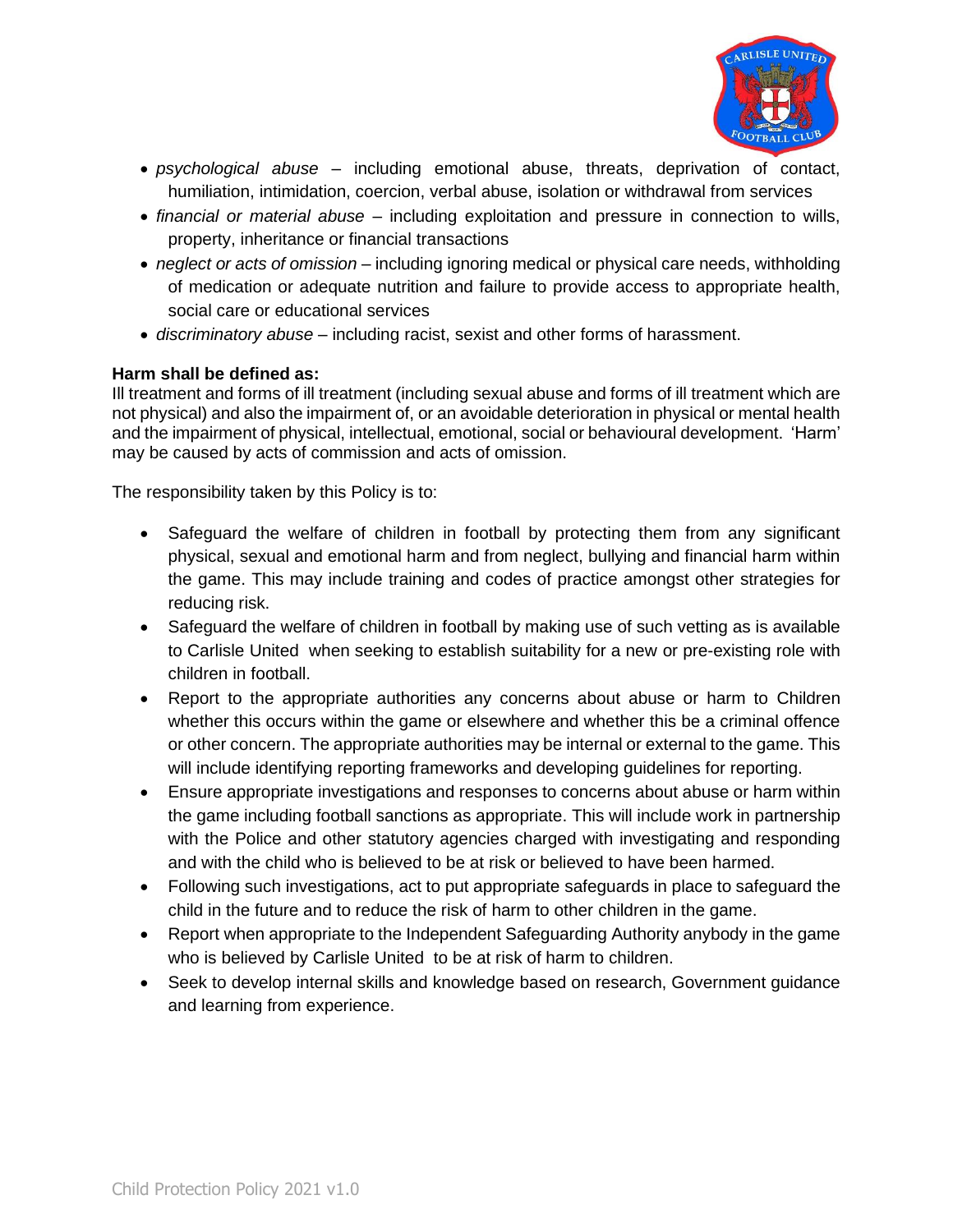

The responsibility taken by this Policy is to:

- Safeguard the welfare of every child or young person in football by protecting them from any significant physical, sexual and emotional harm and from neglect, bullying and financial harm within the game. This may include training and codes of practice amongst other strategies for reducing risk.
- Safeguard the welfare of every child or young person in football by making use of such vetting as is available to Carlisle United when seeking to establish suitability for a new or pre-existing role with Vulnerable Adults in football.
- Report to the appropriate authorities any concerns about abuse or harm to every child or young person whether this occurs within the game or elsewhere and whether this be a criminal offence or other concern. The appropriate authorities may be internal or external to the game. This will include identifying reporting frameworks and developing guidelines for reporting.
- Ensure appropriate investigations and responses to concerns about abuse or harm within the game including football sanctions as appropriate. This will include work in partnership with the Police and other statutory agencies charged with investigating and responding and with every child or young person who is believed to be at risk or believed to have been harmed.
- Following such investigations, act to put appropriate safeguards in place to safeguard every child or young person in the future and to reduce the risk of harm to every child or young person in the game.
- Seek to develop internal skills and knowledge based on research, Government guidance and learning from experience.
- Review the policy annually.

# **Objectives**

In order to provide safety, protection and security to every child or young person throughout our operations, we will adhere to our child or young person policy and intend to:

- protect all vulnerable adults from abuse, whatever their age, culture, disability, gender, language, ethnic origin, religious beliefs or sexuality
- raise awareness of vulnerable adult protection issues and promote good practice
- conduct risk assessments to minimise potential hazards to vulnerable adults' welfare
- provide support to learners who have been abused and act proactively by preventing any similar incidents through risk assessment
- ensure all personnel fully understand their responsibilities and are provided with the appropriate training/regular updates of the legislation.

In achieving our policy aims and being proactive, we have developed procedures related to the recruitment of personnel and how allegations of vulnerable adult abuse should be dealt with. In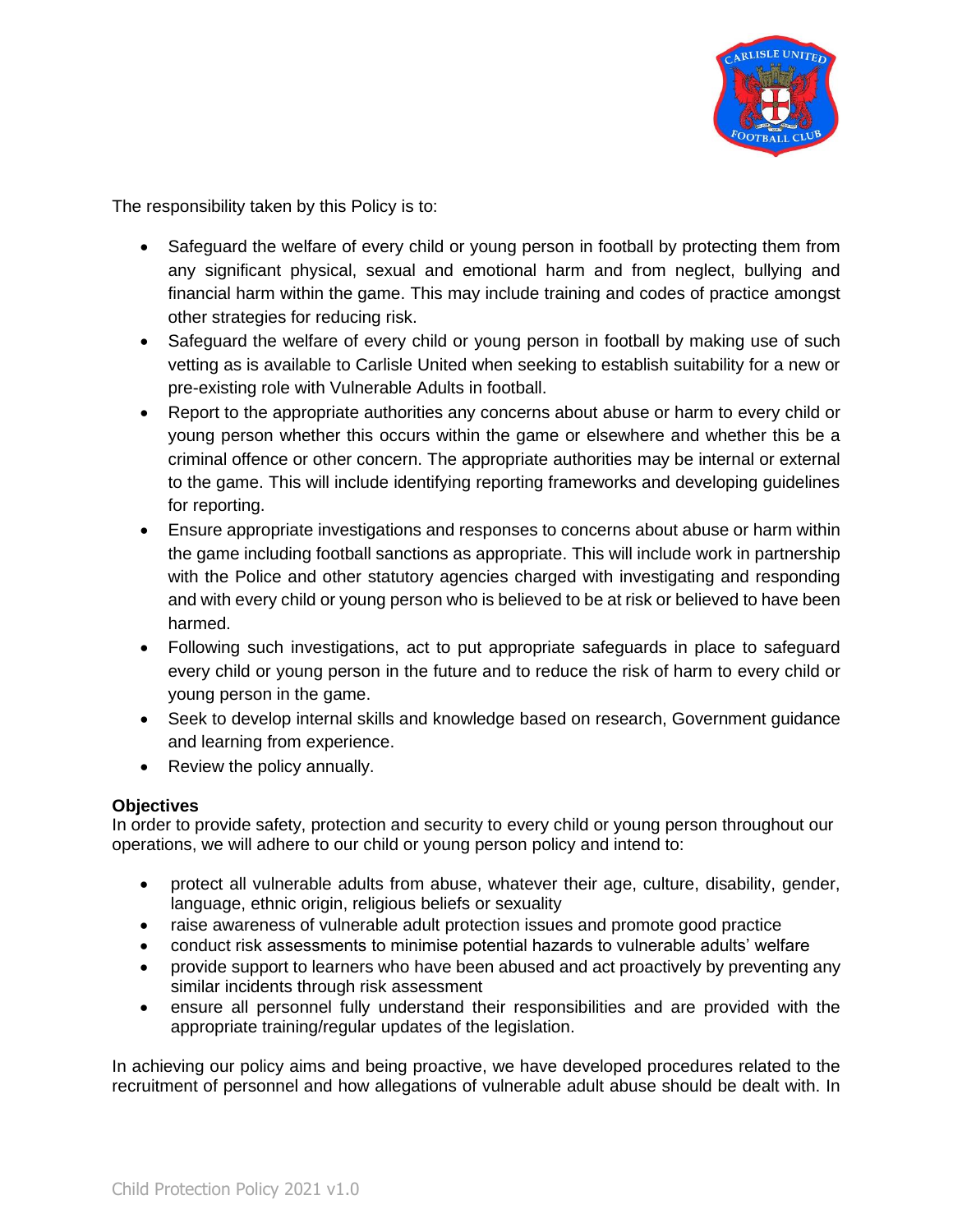

light of this, we implement safe recruitment practices in checking the suitability of personnel to work with vulnerable adults.

### **Safer Recruitment Procedure**

The Club has a Safer Recruitment Policy. Where applicants will take significant responsibility for safeguarding every child or young person during activities within Carlisle United , they will be required to complete an enhanced Disclosure and Barring (DBS) check.

Personnel are selected on their suitability to meet the job/role-related requirements and responsibilities and their ability to demonstrate that they can work safely with children and/or vulnerable adults.

New members of personnel are then required to confirm their agreement to abide by the Carlisle United policies and procedures, including the child and vulnerable adult protection policy, in writing. Awareness of child and vulnerable protection policies will continue to be addressed via ongoing training. All members of personnel who work with children and vulnerable adults are required to adhere to this policy.

All current Carlisle United employees/volunteers with direct access to children and young people will be required to complete a DBS Enhanced Disclosure via the FA DBS Unit. If there are concerns regarding the appropriateness of an individual who is already involved or who has approached us to become part of Carlisle United guidance will be sought from The FA. It is noted and accepted that The Club will consider the relevance and significance of the information obtained via the FA DBS Unit and that all decisions will be made in the best interests of children and young people.

It is accepted that The FA aims to prevent people with a history of relevant and significant offending from having contact with children or young people and the opportunity to influence policies or practices with children or young people. This is to prevent direct sexual or physical harm to children or young people and to minimise the risk of 'grooming' within football

Carlisle United have appointed a Designated Safeguarding Officer (DSO) and a Senior Safeguarding Manager (SSM).

The DSO is the first point of contact at the club and parents/carers regarding the concerns for the welfare of every child or young person. They liaise directly with the FA and EFL and will be familiar with the procedures for referring any concerns. They will also play a proactive role in increasing an awareness of poor practice and abuse amongst members.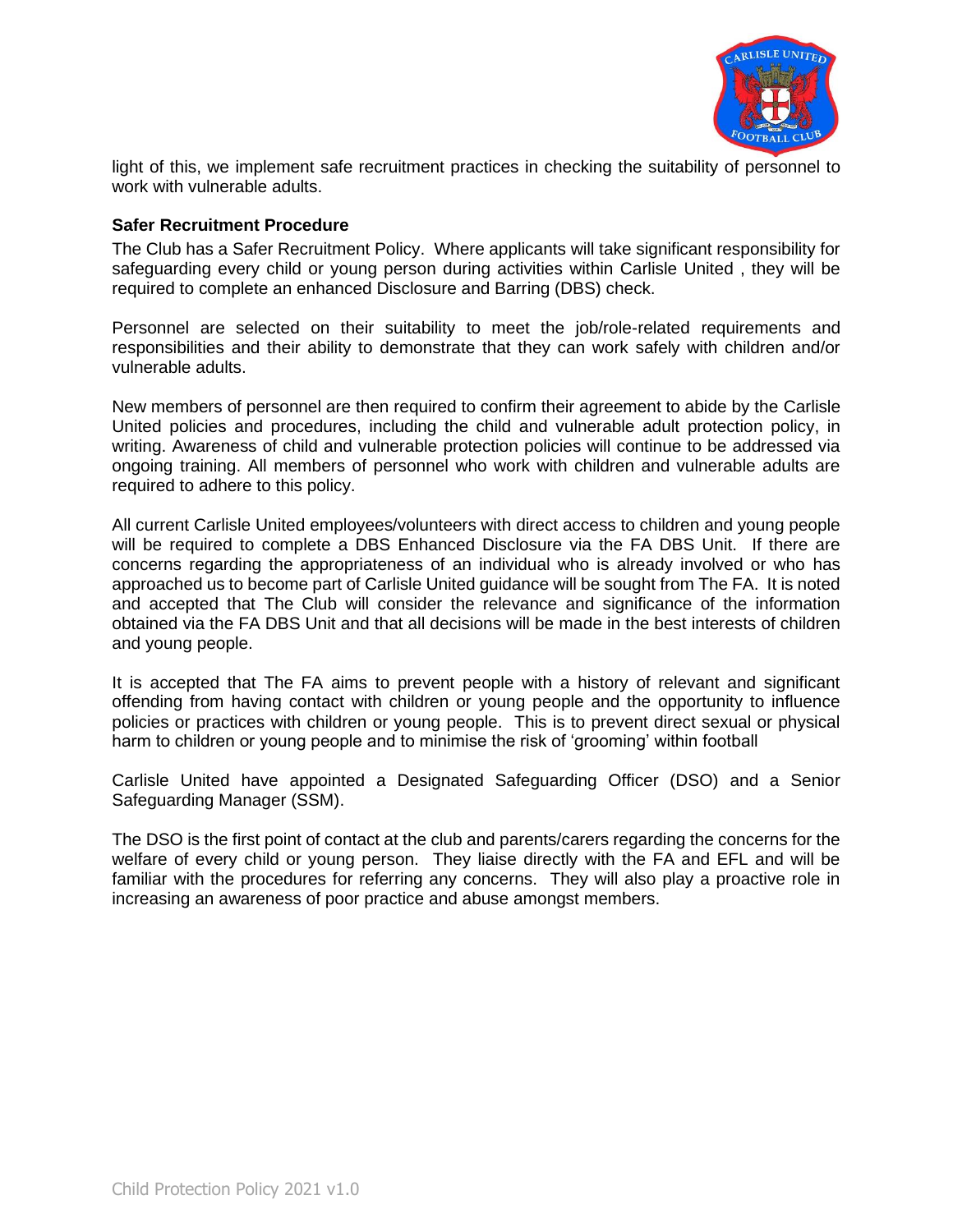

# **RESPONDING TO CONCERNS, ALLEGATIONS AND DISCLOSURES**

All individuals have a moral and legal responsibility to report any concerns they have relating to poor practice or abuse towards every child or young person. Any individual who, in good faith, reports their concern that every child or young person is or may be being abused either within or outside of the football environment, will be supported even if their concern is proved to be unfounded.

The Club has a 'whistle-blowing' policy whereby all adults are encouraged to report any concern to the DSO, no matter how small it may appear and regardless of if there is any 'evidence' or 'witnesses'. All concerns will be treated seriously. Other contacts are detailed below.

Concerns may arise because a child or young person adult informs you directly that they are concerned about another person's behaviour towards them, or because you become aware through your own observations or through a third party of possible abuse.

Most concerns that abuse may be taking place come from observations of changes in a vulnerable adult, for example, their behaviour, appearance, attitude or relationship with others. These suspicions may develop over time.

# **WHAT TO DO IF A CHILD OR YOUNG PERSON DISCLOSES TO YOU**

If a child or young person informs you directly that they are concerned about someone's behaviour towards them, you should observe the following:

- React calmly so as not to frighten the child or young person.
- Ensure the immediate safety of the child or young person.
- If immediate medical attention is required, ensure that the child or young person is taken to hospital and that the Doctors are aware that this is a child protection issue.
- Tell the child or young person that they are not be blame and they were right to tell you.
- Take the disclosure seriously.
- Avoid leading the child or young person and keep questioning to an absolute minimum. Only ask what is necessary to ensure a clear understanding of what has been said.
- Reassure the child or young person but do not make promises of the outcome or of confidentiality which may not be possible.
- If there is suspicion of sexual abuse, do not let the child or young person bathe or shower until given permission to do so as washing can destroy valuable evidence.
- Keep a factual record of events which could be used in legal proceedings at a later date. Inform the DSO, unless there is a reason not to do so, for example, if they are involved in the alleged abuse.
- If the DSO is not available contact the SSM, report your concerns to The Police or the FA/NSPCC Child Protection Helpline. The authorities will advise of what action to take next.

In most circumstances, the DSO will inform the necessary people or authorities. These may include parents/carers (unless there is a specific reason not to do so, for example, if the parents are the alleged abusers), The Police, Local Children's Services, The County FA, The FA, The EFL, the Academy Manager and the SSM at the Club.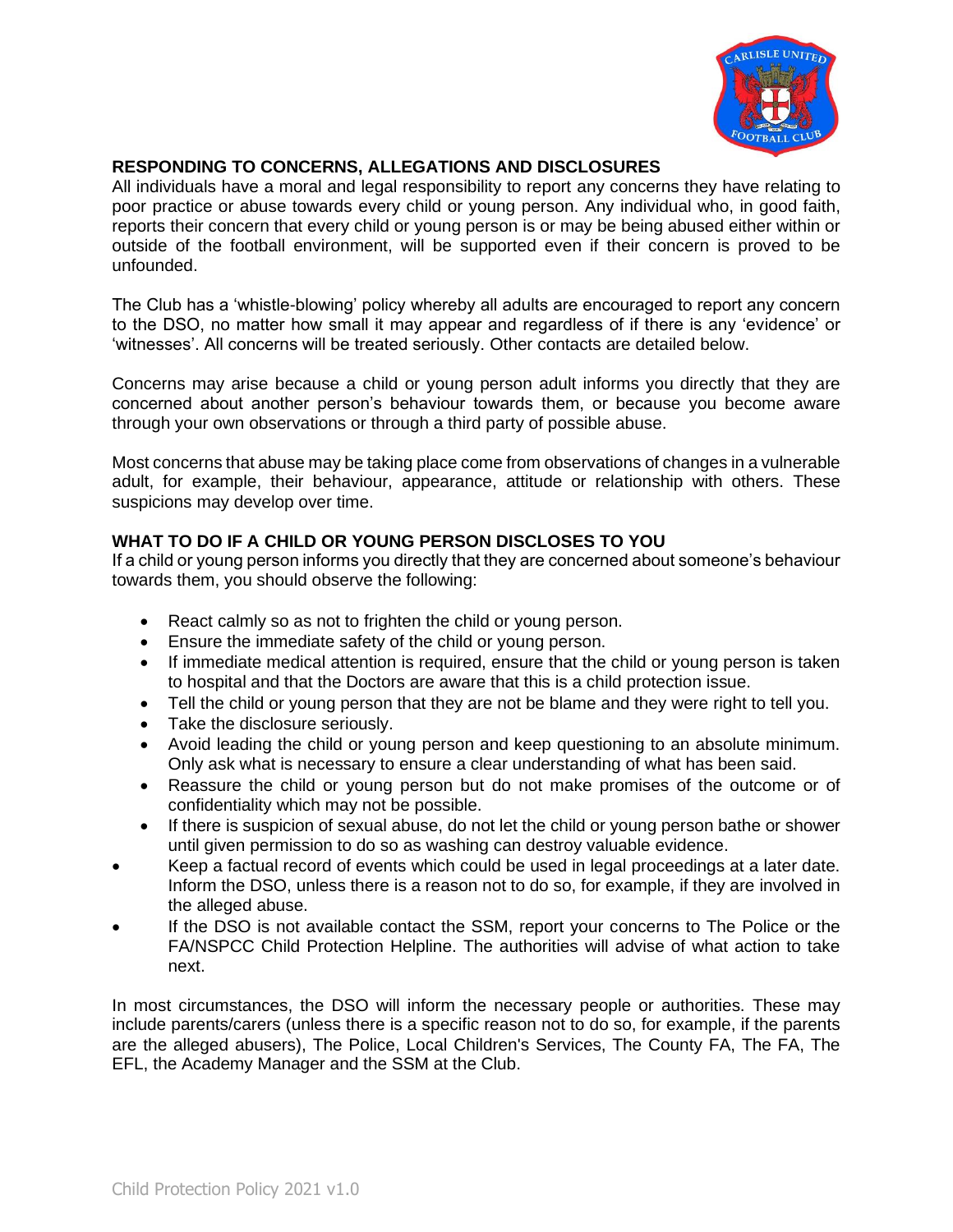

Carlisle United will never promise confidentiality to any individual making a disclosure. Any individual can be assured that their information will only be shared with those who need to know in order to respond efficiently and appropriately to the disclosure. This may be within the Trust or within other organisations inside or outside of football. With regards to external organisations (e.g. FA, County FA, EFL, Police, Children's Services, etc), Carlisle United will share information when it is believed that a child is at risk. The Senior Safeguarding Manager will make the decision of what information can be shared on a case by case basis.

The DSO will also attempt to differentiate between poor practice and child abuse. This decision may not be able to be made immediately and may only be possible after gathering further information.

If the concern is judged as poor practice rather than abuse, then the individual concerned will receive further advice, support and education (to include familiarisation with Trust policies and codes of conduct, and the FA Safeguarding Children Workshop), and there may be disciplinary action. The individual will be closely monitored by their Line Manager.

### **Review**

This Policy will be kept up to date, particularly as the Club changes in nature and size and new requirements emerge.

To ensure this, the Policy, and the way it is implemented, will be reassessed and amended on an ongoing basis and reviewed annual basis will be as follows:

- Safeguarding issues will be considered as agenda items and discussed at the:
	- o Safeguarding Working Group meetings
	- o Academy Management Team meeting and Technical Board meetings
- The Policy will be reassessed and amended on an ongoing basis by the CEO in consultation with the Safeguarding Working Group
- The 1921 Board will:
	- o include Child Protection within Safeguarding as an agenda item and feature in the Board Report
	- $\circ$  conduct an annual review of the Policy as part of the annual review
	- o publish the Policy on its website
- The Holdings Board will ensure the 1921 Board undertakes its role as stated

## **Safeguarding contacts**

Remember that in an emergency or where there is risk to life you should contact the police immediately.

If you have concerns you wish to raise with the Club please contact:

- Senior Safeguarding Manager Nigel Clibbens nigel.clibbens@carlisleunited.co.uk
- Designated Safeguarding Officer David Wilkes dave.wilkes@carlisleunited.co.uk 07940483680
- Matchday Safeguarding Officer Sarah McKnight [sarah.mcknight@carlisleunited.co.uk](mailto:sarah.mcknight@carlisleunited.co.uk) 0330 094 5930